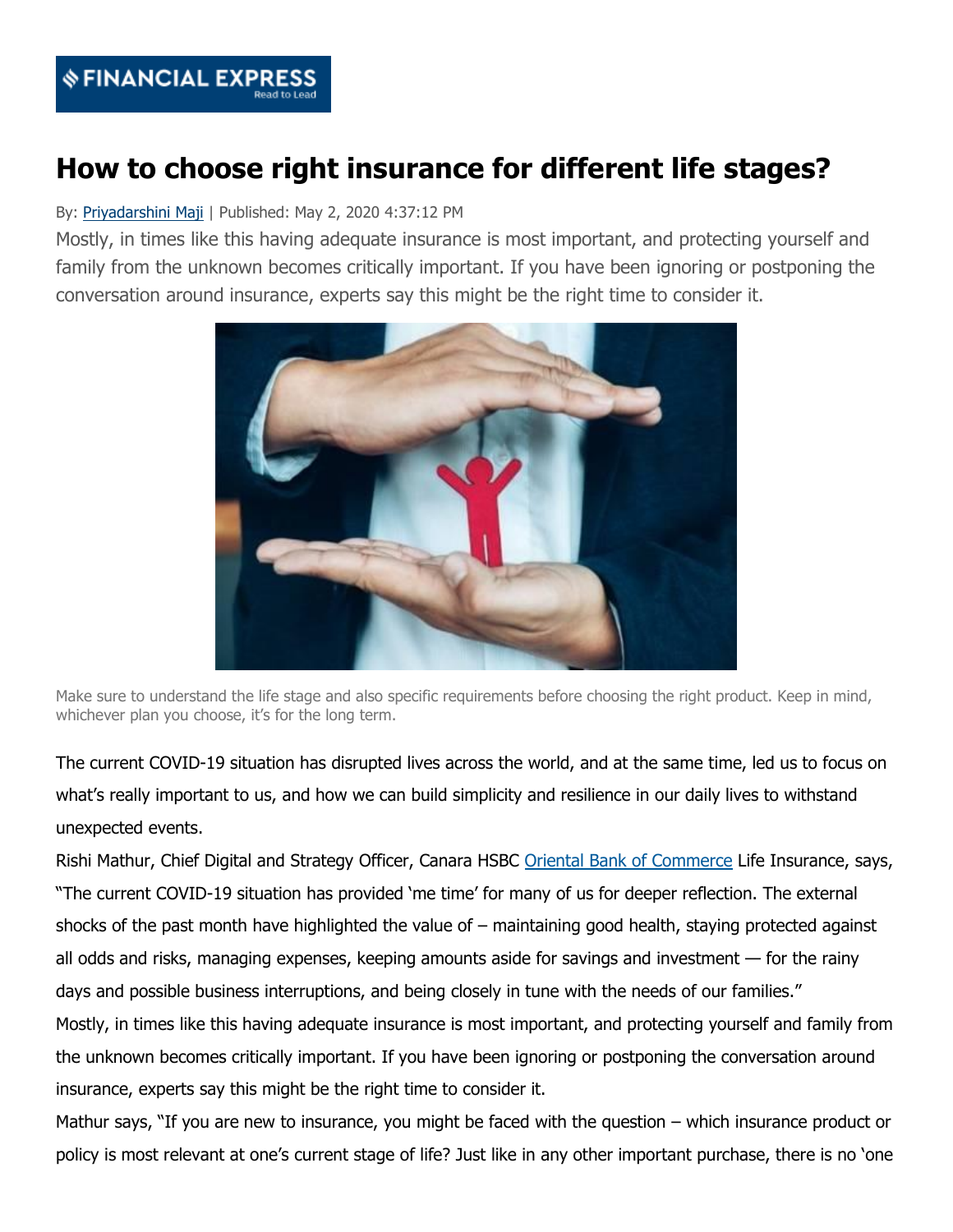size fits all' prescription and choice of product and insurance amount depends on the life stage and one's financial and family circumstances." Even though the insurance amount depends on the policyholder's life stage and his/her financial and family circumstances, there are a few guiding rules that one can follow to make the right decision.

**Young, single executive | Starting off** – At this stage, there are few obligations and most people question the need for insurance. However, this is also the point at which one has good health, few liabilities, and advantage of the time to re-orient their future plans.

Mathur says, "Invest in a long-term pure protection life insurance plan which is relatively inexpensive and will not require extensive medical or health checks at younger ages. This is also the time to kick off your health insurance and stay protected against accidents or hospitalization which can hit you at any age." Look for flexible options that allow one to increase coverage at future life stages so that one could increase the insurance cover in line with inflation and increasing responsibilities.

**Career-focused professional | Moving up – While moving up in an entrepreneurial career and changing** teams and jobs, it is important for an individual to keep insurance coverage up to date and add cover in line with his/her increasing income. One may also start contributing to the family's financial responsibility – so one should make sure to have adequate life and health cover. Mathur says "This milestone is a good time to start a long term investment plan, as you have higher income – you have higher risk appetite at this age and can invest in higher risk-reward options such equity funds in unit-linked insurance."

**Starting a new journey | Getting married – With new responsibilities, it is the time one should tweak** their health coverage and term plan, and purchase cover against critical illness. This is the time to start making long-term wealth plans – for those shared milestones, vacations. This is also the time to plan for retirement, which is a long way, hence, one could start early and small with a retirement/long term investment plan.

**Bigger responsibilities | Arrival of kids –** At this stage, one should re-orient one's plans by purchasing additional life cover and add kids to one's existing health plan. One should start with an insurance plan to provide for children's education when they are young, ideally when they start schooling. This helps to protect the children's education goals against any eventuality and let the power of compounding during the school years (14-16 years) work in the policyholder's benefit. Keep in mind to re-assess term cover whenever adding any big loan, particularly, a home loan.

**Stable, mid to peak of career | Growing responsibilities – With the increase in income one needs to** keep aside higher amounts for unexpected requirements and meeting the family requirements. At this stage, start to think of creating a second income through income plans or shorter-term savings plans. Also, one should make sure to top up one's health protection and term protection since going forward it will be more expensive and require more health examinations, typically post 45 years of age.